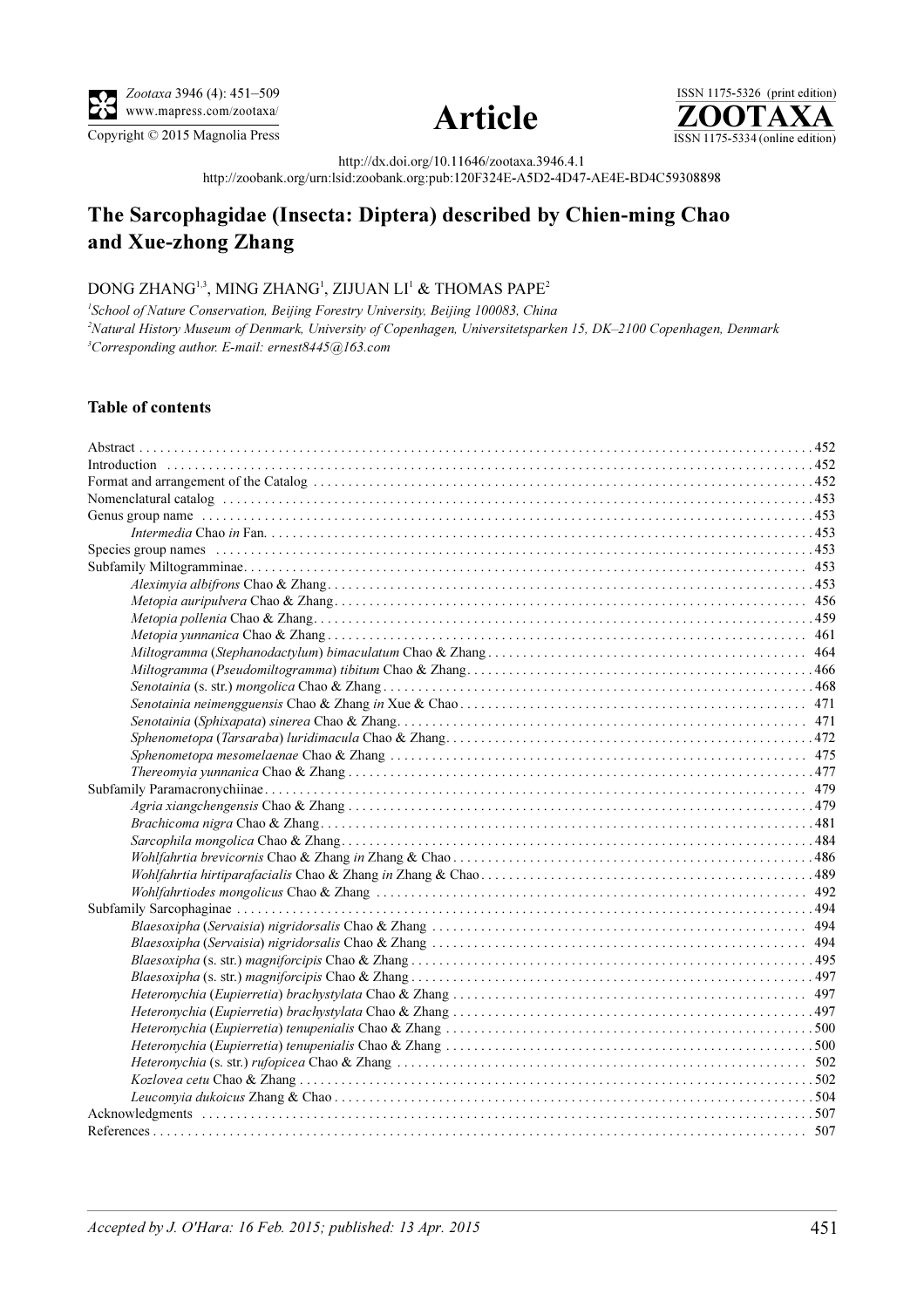### Abstract

The twenty-nine species-group names of Sarcophagidae proposed by Chien-ming Chao and Xue-zhong Zhang are reviewed. Of these names, twenty-four are available, while five are unavailable nomina nuda. Of the twenty-four available names, nine are considered valid, fifteen as invalid: thirteen junior synonyms, one unnecessary replacement name and one junior primary homonym. Holotypes of all species, and allotypes when available, are photographed and the species redescribed based on the type material. Eight new synonyms are proposed: Miltogramma tibita Chao & Zhang, 1988, syn. n. of Miltogramma taeniata Meigen, 1824; Sphenometopa luridimacula Chao & Zhang, 1988, syn. n. of Sphenometopa stackelbergiana Rohdendorf, 1967; Sphenometopa mesomelaenae Chao & Zhang, 1988, syn. n. of Sphenometopa stelviana (Brauer & Bergenstamm, 1891); Sphenometopa altajica Rohdendorf, 1971, syn. n. of Sphenometopa stelviana (Brauer & Bergenstamm, 1891); Sarcophila mongolica Chao & Zhang, 1988, syn. n. of Sarcophila latifrons (Fallén, 1817); Wohlfahrtia brevicornis Chao & Zhang, 1996, syn. n. of Wohlfahrtia grunini Rohdendorf, 1969; Wohlfahrtia hirtiparafacialis Chao & Zhang, 1996, syn. n. of Wohlfahrtia magnifica (Schiner, 1862); and Wohlfahrtiodes mongolicus Chao & Zhang, 1988, syn. n. of Asiosarcophila kaszabi Rohdendorf & Verves, 1978. The genus Asiosarcophila Rohdendorf & Verves, 1978 is herewith reported from China for the first time, along with the five species A. kaszabi, M. taeniata, S. stackelbergiana, S. stelviana and W. grunini.

Key words: Sarcophagidae, holotype, nomenclature, redescription, China

## <span id="page-1-0"></span>Introduction

Prof. Chien-ming Chao (=Jian-ming Zhao) is known as one of the most outstanding experts on tachinids, a famous biologist, entomologist, and taxonomist of China. Prof. Chao was mainly engaged in the systematics of Tachinidae and Sarcophagidae after 1960, making many contributions to the entomology of China. Altogether, he authored or edited 25 monographs and 120 academic papers on taxonomy, biology and ecology throughout his career and published 4 new genera and 277 new species of tachinids (Zhang & Hao, 2008). Chien-ming Chao proposed 23 nominal species of Sarcophagidae, all in collaboration with Mr. Xue-zhong Zhang, and a single genus group name. In recent years, we have been engaged in faunal studies of sarcophagid flies in China, and the first author has visited the National Zoological Museum of China, Chinese Academy of Sciences (NZMC) on several occasions. This provides us with an opportunity to present a comprehensive study of all the nominal species of Sarcophagidae proposed by Chao and Zhang (Chao & Zhang, 1978, 1985, 1988a, b; Zhang & Chao, 1988, 1996a, b). Most types were not adequately described in their original description, and the taxonomic status of the nominal species therefore may be considered unclear or ambiguous. We have re-examined all the types (except one) for a nomenclatural and taxonomic revision of all the species-group names published by Chao and Zhang that are currently assigned to the Sarcophagidae. The primary aim of the present work therefore is to provide detailed redescriptions, photographic documentation and taxonomic assessment of all nominal species of Sarcophagidae proposed by Chao and Zhang, and for completeness we are listing the single genus group name proposed by the former.

#### <span id="page-1-1"></span>Format and arrangement of the Catalog

The format of the nomenclatural catalog given below is mostly self-explanatory, but some notes on the presentation of information are considered pertinent. Nominal species are separated in their respective subfamilies Miltogramminae, Paramacronychiinae and Sarcophaginae, and within subfamilies they are listed alphabetically according to genus and species epithet.

Type localities are given in their English spelling and as detailed as possible based on the information in the original publications and the original label data. Labels of holotypes and allotypes are cited verbatim (but with Chinese words given in our translation), with lines separated by a slash (/) and different labels separated by a double slash (//). Labels of additional type material are given in non-verbatim, standard notation and in our translation from Chinese where needed.

The "Current identity" of each nominal species is given as assessed by the authors, and with reference to a modern taxonomic treatment when possible. Important diagnostic features are given as "Remarks" when considered of relevance for supporting the status as a valid species.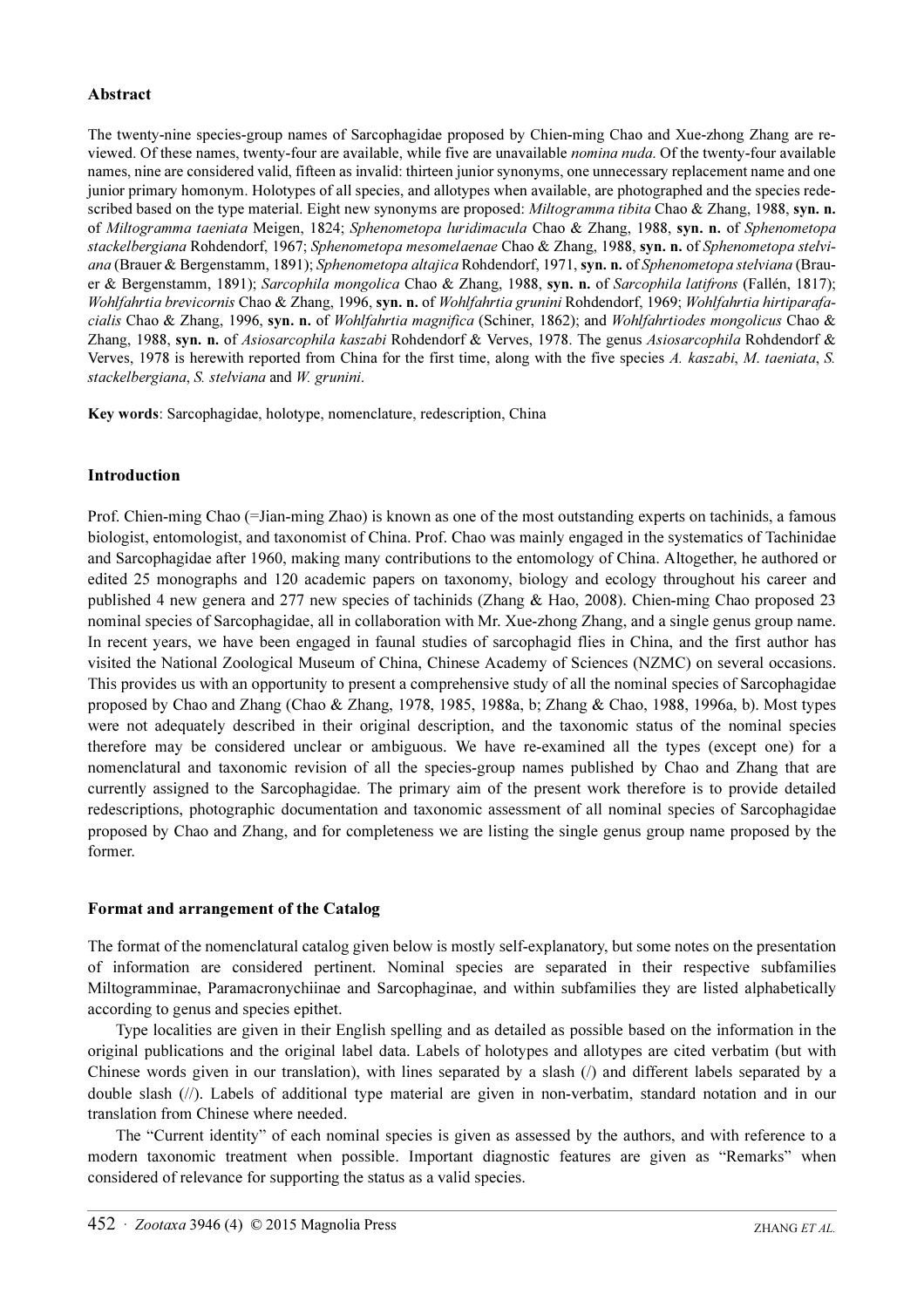Wing hyaline (Fig. 30A); subcostal sclerite and basicosta yellow, bare; tegula yellow; costal spine differentiated; vein R<sub>1</sub> bare, three ventral bristles at node of R<sub>2+3</sub>-R<sub>4+5</sub>, vein R<sub>4+5</sub> setose dorsally from junction of R<sub>2+3</sub> halfway to crossvein r-m, lower calypter white.

Legs yellowish brown; fore femur with one row of dorsal bristles (about 8), one row of ventral bristles (about 7) and one row of posterodorsal bristles (about 10), fore tibia with three anterodorsal, one sub-median posterior and one posterodorsal bristles; mid femur with two median anterior, four anteroventral, one apical posterior and one apical posterodorsal bristles, one row of ventral bristles (about 8), mid tibia with two anterodorsal, one subapical ventral, one subapical posterior and three posterodorsal bristles; hind femur with one apical dorsal bristle, one row of anterodorsal bristles (about 7), one row of anteroventral bristles (about 7) and one row of posteroventral bristles (about 6), hind tibia with three anterodorsal, one sub-median anterior, one sub-median posterior and two posterodorsal bristles.

Abdomen long oval with silvery gray pollinosity; tergites 3 and 4 without median marginal bristles, tergite 5 with strong marginal bristles, epandrium yellowish brown (Fig. 30F), sternites 1 and 2 both with dense and long bristles. Terminalia: Cercus yellow (Fig. 30B).

Redescription of Female: Body length about 7.0mm (Fig. 31A). Parafacial 1.8× as broad as fronto-orbital plate; frontal vitta about 1.9× as broad as fronto-orbital plate in median part (Fig. 31C); one upper orbital and two proclinate orbital bristles. Mid femur with one row of anterodorsal bristles (about 7), without anterior bristle; hind tibia with three anteroventral bristles. Tergite 4 with one pair of median marginal bristles (Fig. 31E). Other morphological characteristics are similar to those of the male.

#### <span id="page-2-0"></span>Acknowledgments

We prize the memory of Prof. C.M. Chao, and herewith express our gratitude to him for his outstanding contributions to promote the science of dipterology in China, and we are deeply indebted to Mr. X.Z. Zhang for his many works on Chinese flies. We are grateful to Prof. J. Chen, Mr. J. Yao, Ms. K.Y. Zhang and Ms. H. Liu (National Zoological Museum of China, Chinese Academy of Sciences) for generously providing their help with access to the type specimens. Sincere thanks to Dr. Alexey Solodovnikov (Natural History Museum of Denmark, University of Copenhagen) for kindly translating Russian labels into English, and to Dr. Vera A. Richter (Zoological Institute of Academy of Sciences, St. Petersburg, Russia) for images of a ZIL type. We wish to extend our sincerest thanks to three anonymous reviewers for their helpful suggestions on our manuscript. This study was funded by the Beijing Higher Education Young Elite Teacher Project (No. YETP0771), the Program for New Century Excellent Talents in University (No. NCET-12-0783), the National Nature Science Foundation of China (No. 31201741), and the Carlsberg Foundation (No. 2012\_01\_0433). The data in this research comes from the database of National Digital-Museum of Animal Specimens; this project was supported by the key project of Science-technology basic condition platform from The Ministry of Science and Technology of the People's Republic of China (No. 2005DKA21402).

#### <span id="page-2-1"></span>References

Allen, H.W. (1926) North American species of two-winged flies belonging to the tribe Miltogrammini. Proceedings of the United States National Museum, 68, 1–106.

http://dx.doi.org/10.5479/si.00963801.68-2610.1

- Brauer, F. & Bergenstamm, J.E. von (1891) Die Zweiflügler des Kaiserlichen Museums zu Wien. V. Vorarbeiten zu einer Monographie der Muscaria Schizometopa (exclusive Anthomyidae). Pars II. Denkschriften Der Akademie Der Wissenschaften In Wien, 58, 39–446.
- Chao, C.M. & Zhang, X.Z. (1978) A new species of Kozlovea Rohdendorf from China (Diptera: Sarcophagidae). Acta Entomologica Sinica, 21, 445–446.
- Chao, C.M. & Zhang, X.Z. (1985) Diptera: Sarcophagidae. In: Huang, F.S., Han, Y.H. & Zhang, X.Z. (Eds.), The insect fauna of the Mt. Tuomuer area in Tianshan. In: The Mountain Climbing Scientific Expedition Team of Chinese Academy of Sciences (Ed.), *Biota of Tuomuer Region, Tianshan.* Xinjiang's People's Press, Ürümqi, pp. 131–133. [total page number 353 pp.]

Chao, C.M. & Zhang, X.Z. (1988a) New species of Agriinae, Miltogrammatinae and Macronychiinae from China (Diptera: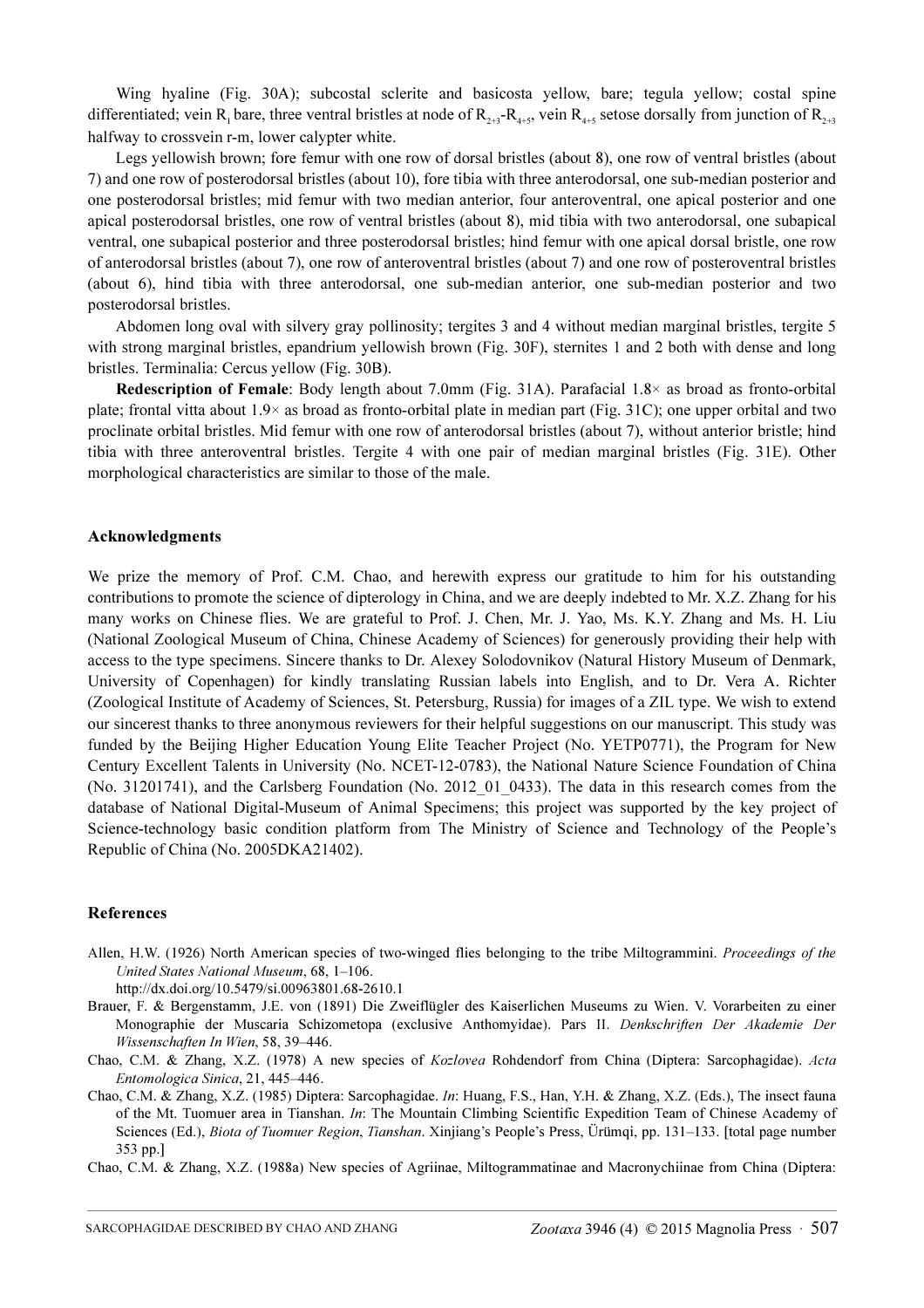Sarcophagidae). Sinozoologia, 6, 273–288.

- Chao, C.M. & Zhang, X.Z. (1988b) Four new species of Sarcophaginae from Mt. Tomuer, Xinjiang, China. Acta Zootaxonomica Sinica, 13, 75–80.
- Fan, Z.D. (1992) Key to the common flies of China. 2<sup>nd</sup> Edition. Science Press, Beijing, 1032 pp.
- Fallén, K.F. (1817) Beskrifning öfver de i Sverige funna fluge arter, som kunna föras till slägtet Musca. Första Afdelningen. Kongliga Vetenskaps Academiens Nya Handlingar, Ser. 3, 1816, 226–254.
- Giroux, M., Pape, T. & Wheeler, T.A. (2010) Towards a phylogeny of the flesh flies (Diptera: Sarcophagidae): morphology and phylogenetic implications of the acrophallus in the subfamily Sarcophaginae. Zoological Journal of the Linnean Society, 158, 740–778.
	- http://dx.doi.org/10.1111/j.1096-3642.2009.00561.x
- Hendel, F. (1907) Nomina nova für mehrere Gattungen der acalyptraten Musciden. Wiener Entomologische Zeitung, 26, 98.
- ICZN (1999) International Code of Zoological Nomenclature. Fourth edition adopted by the International Union of Biological Sciences. International Trust for Zoological Nomenclature, London, 306 pp.

http://dx.doi.org/10.5962/bhl.title.50608

- Jacentkovský, D. (1941) Die Raupenfliegen (Tachinoidea) Mährens und Schlesiens. Práce Moravské přírodovědecké společnosti, 13, 1–64.
- Kurahashi, H. & Chaiwong, T. (2007) Two new species of *Protomiltogramma* from Thailand (Diptera, Sarcophagidae). Japanese Journal of Systematic Entomology, 13, 173–178.
- Kurahashi, H. & Chaiwong T. (2013) Keys to the flesh flies of Thailand, with description of a new species of Robineauella Enderlein (Diptera: Sarcophagidae). Medical Entomology and Zoology, 64, 83–101.
- Kurahashi, H. & Leh, M.U. (2008) Two new species of *Protomiltogramma* from Malaysia (Diptera, Sarcophagidae). *Japanese* Journal of Systematic Entomology, 14, 1–6.
- Lehrer, A.Z. (2003) La révision du genre Sarcophila Rondani en Israel et la description de deux espèces nouvelles afroasiatiques (Diptera, Sarcophagidae). Belgian Journal of Entomology, 5, 79–87.
- McAlpine, J.F. (1981) Morphology and terminology adults. In: McAlpine, J.F., Peterson, B.V., Shewell, G.E., Teskey, H.J., Vockeroth, J.R. & Wood, D.M. (Eds.), Manual of Nearctic Diptera. Vol. 1. Monograph 27. Research Branch, Agriculture Canada, Ottawa, pp. 9–63.
- Meigen, J.W. (1824) Systematische Beschreibung der bekannten europäischen zweiflügeligen Insekten. Vierter Theil. Schulz-Wundermann, Hamm. xii + 428 pp. + pls. 33–41.
- Meigen, J.W. (1826) Systematische Beschreibung der bekannten europäischen zweiflügeligen Insekten. Fünfter Theil. Schulz, Hamm, 412 pp.
- Meigen, J.W. (1830) Systematische Beschreibung der bekannten europäischen zweiflügeligen Insekten. Sechster Theil. Schulz, Hamm, 401 pp.
- O'Hara, J.E., Cerretti, P., Pape, T. & Evenhuis, N.L. (2011) Nomenclatural studies toward a world list of Diptera genus-group names. Part II: Camillo Rondani. Zootaxa, 3141, 1–268.
- Pape, T. (1987) The Sarcophagidae (Diptera) of Fennoscandia and Denmark. Fauna Entomologica scandinavica, 19, 1–203.
- Pape, T. (1992) Redefinition of Agria Robineau-Desvoidy, Angiometopa Brauer & Bergenstamm and Toxonagria Shewell, with the description of a new species (Diptera: Sarcophagidae). Entomologica scandinavica, 23, 307–317. http://dx.doi.org/10.1163/187631292X00137
- Pape, T. (1994) The world Blaesoxipha Loew, 1861 (Diptera: Sarcophagidae). Entomologica scandinavica Supplement, 45, 1– 247.
- Pape, T. (1996) Catalogue of the Sarcophagidae of the world (Insecta: Diptera). Memoirs on Entomology, International, 8, 1– 558.
- Povolný, D. & Verves, Yu.G. (1997) The flesh-flies of Central Europe (Insecta, Diptera, Sarcophagidae). Spixiana Supplement, 24, 1–260.
- Rohdendorf, B.B. (1925) Nouvelles espèces palaearctiques du genre Sarcophaga Mg., Bött. (Diptera, Tachinidae). Entomologicheskoe Obozrenie, 19, 53–60.
- Rohdendorf, B.B. (1930) 64h. Sarcophaginae. Die Fliegen der Palaearktischen Region, 11, 1–48.
- Rohdendorf, B.B. (1935) 64h. Sarcophaginae. Die Fliegen der Palaearktischen Region, 11, 49–128.
- Rohdendorf, B.B. (1937) Fam. Sarcophagidae. (P. 1). Fauna USSR, 19, 1–501.
- Rohdendorf, B.B. (1967) The Palearctic species of the genus Sphenometopa Townsend (Diptera, Sarcophagidae). Entomologicheskoe Obozrenie, 46, 450–467.
- Rohdendorf, B.B. (1969) Some new species of Sarcophaginae (Diptera, Sarcophagidae) from Asia. Entomologicheskoe Obozrenie, 48, 943–950.

Rohdendorf, B.B. (1971) 64h. Sarcophaginae. Die Fliegen der Palaearktischen Region, 11, 129–176.

- Rohdendorf, B.B. & Verves, Yu.G. (1978) Sarcophaginae (Diptera, Sarcophagidae) from Mongolia. Annales Historico-Naturales Museu Nationalis Hungarici, 70, 241–258.
- Rohdendorf, B.B. & Verves, Yu.G. (1980) On the fauna of Sarcophagidae (Diptera) of the Mongolian People's Republic. III. Miltogrammatinae. Insects of Mongolia, 7, 445–518.
- Schiner, I.R. (1862) Fauna Austriaca. Die Fliegen (Diptera). Nach der analytischen Methode bearbeitet, mit der Characteristik sämmtlicher europäischer Gattungen, der Beschreibung aller in Deutschland vorkommenden Arten und der